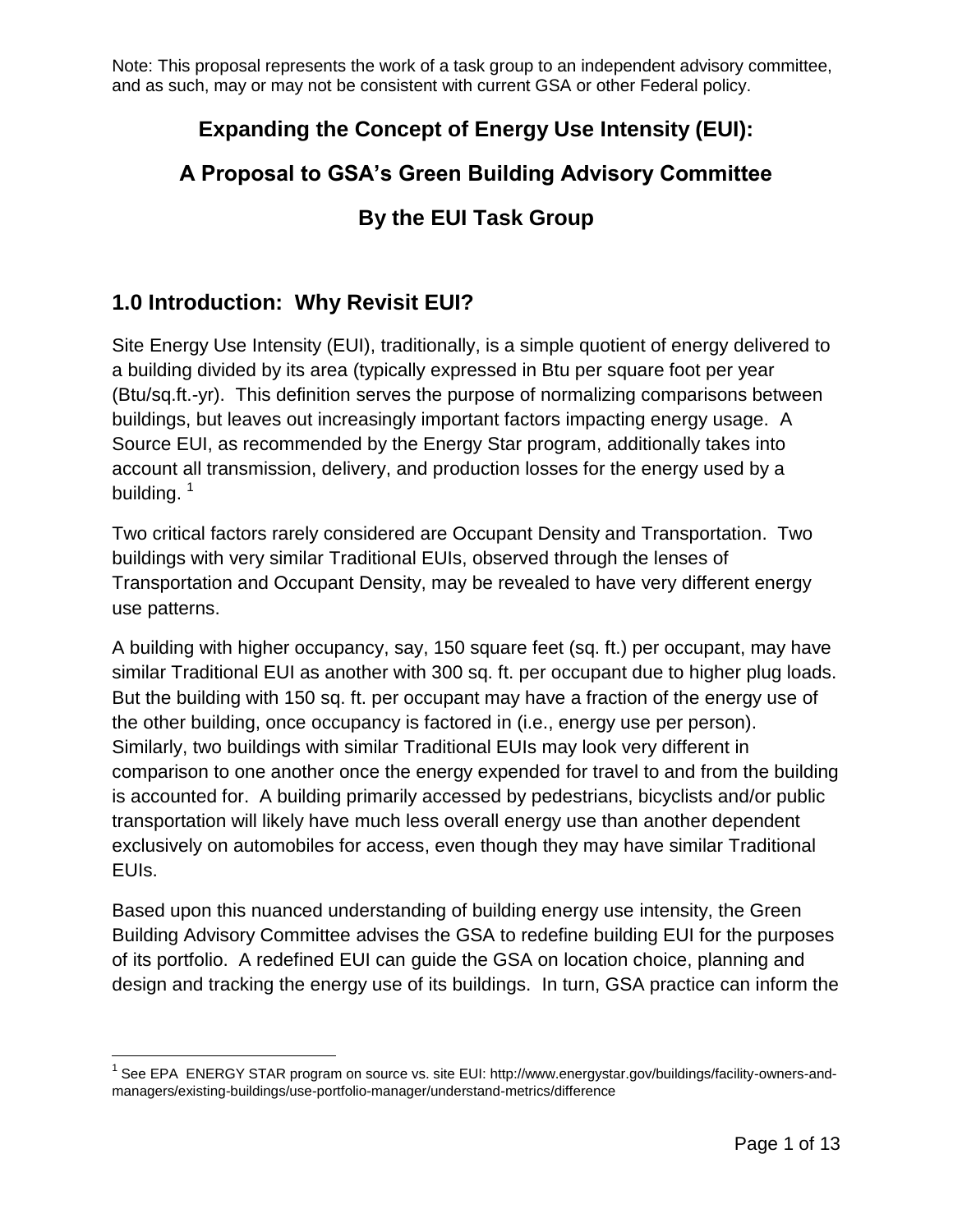entire universe of Federal Government buildings. Piloting a redefined EUI would be a reasonable way to roll this program out.

What follows is a proposed redefinition developed by the Green Building Advisory Committee. Though the GSA should consider developing these initial ideas further, basic findings to date suggest action can be taken now to reap the benefits of the new EUI approaches. The factors proposed in the following pages, both for Occupancybased EUI and for Transportation-based EUI are meant to be complementary. By considering an expansion of the traditional definition of EUI to capture both facility and transportation energy usage, we will gain strategic insights as to how facility location and facility utilization can impact energy use per building occupant.

# **2.0 Factoring Occupant Density into EUI**

#### **2.1 Background**

Buildings with lower Traditional EUIs are considered to be more energy efficient than buildings with higher Traditional EUIs, and conventional energy conservation measures usually result in a lowered EUI for the building. For this reason, Executive Order 13693 $\leq$ requires each Federal Agency to reduce the EUI of its buildings in steps to 25% by 2025. However, as explained in Section 1, there is a need for a nuanced redefinition of Traditional EUI that factors in Occupancy-based EUI and Transportation-based EUI. This section will focus on Occupancy-based EUI.

Each occupant in a building has an energy footprint. The workplace as a facility requires energy during work hours and non-work hours to operate the building systems and technology.

As an example, a 2010 study of GSA's headquarters building<sup>3</sup> found that workers were at their desks only one-third of the time due to business travel, vacation, sick leave and other absences. An effective hoteling strategy for such a building could potentially accommodate the same number of employees in a building half the size, with resulting reductions in lease costs, maintenance costs, etc. While such reduced space would shrink needs for heating and cooling, the increased occupancy could cause energy use per square foot to increase, given that lighting, electronics, water heating, and other

 $\overline{a}$ 2 Executive Order 13693, *Planning for Federal Sustainability in the Next Decade*, Retrieved from:

https://sftool.gov/learn/annotation/447/executive-order-13693-planning-federal-sustainability-decade

<sup>3</sup> U.S. General Services Administration. (2010). *Leveraging Mobility, Managing Place: How Changing work Styles Impact Real Estate and Carbon Footprint*.

http://www.gsa.gov/portal/mediaId/171183/fileName/Leveraging\_Mobility\_508\_compliant.action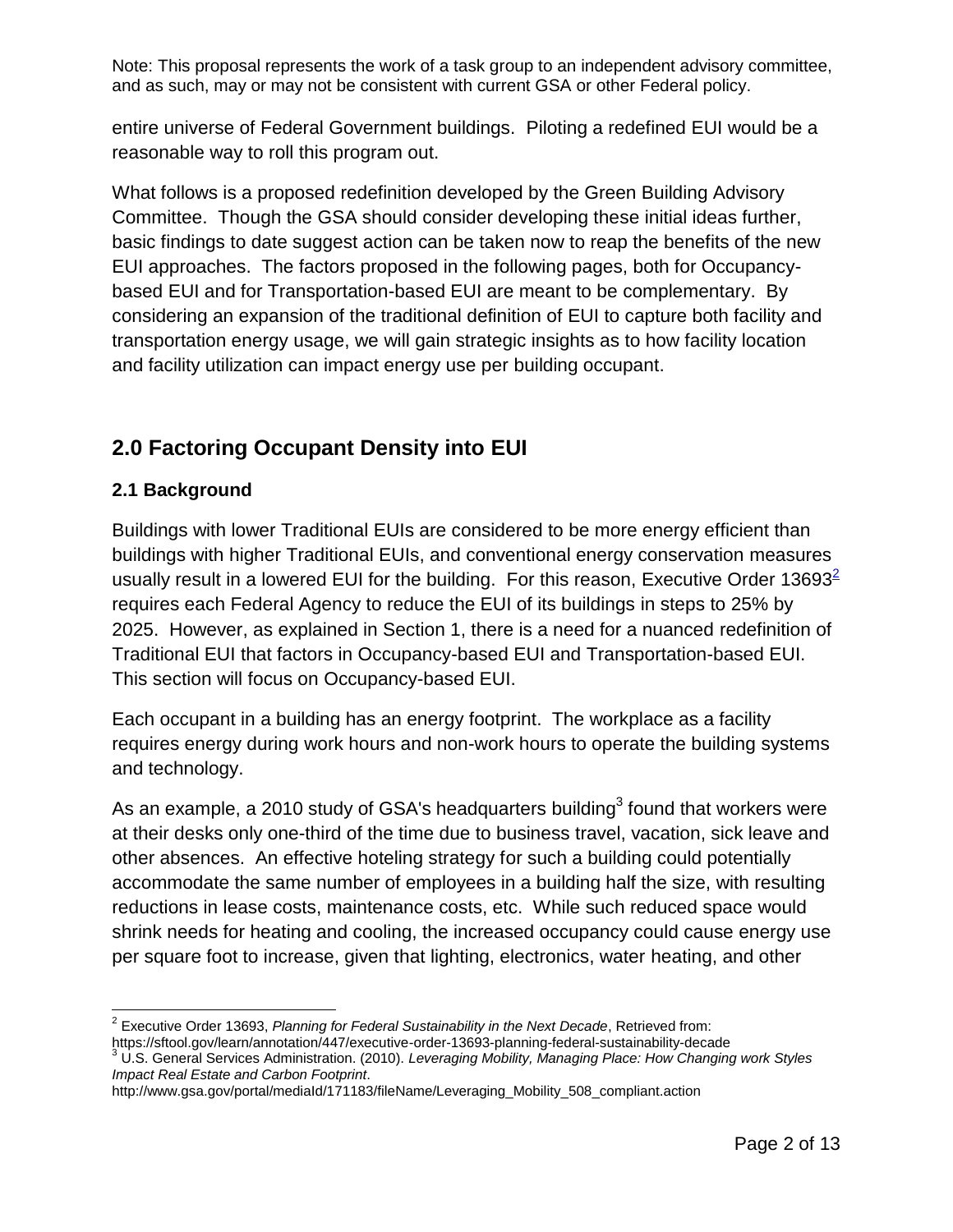uses unrelated to heating and cooling account for over half of the energy use in commercial buildings.<sup>4</sup>

Moving from a Traditional EUI to Occupancy-based EUI would provide a more accurate understanding of the true energy footprint of a building. This approach can help planners better structure programs, share resources, and plan telework programs. It could also help reduce the underutilization of costly and energy intensive facilities across the nation and serve as a template for more effective real estate utilization approaches in general.

#### **2.2 Occupancy-Based EUI: Proposed Metrics & Methodology**

#### **2.2.1 Crafting a New Occupancy-Based EUI Metric**

The Traditional EUI definition based on Btu/sq.ft.-yr. should continue to be utilized as a metric based on energy per gross building area<sup>5</sup>. An Occupancy-based EUI can be developed based on *full time equivalent occupancy (FTEO)*. This new concept would allow more accurate estimation of energy use per actual occupant, with occupancy assumed to be the act of occupying the building space – hence not including those working outside the office during the hours in question. An occupant is defined as a physical person known or estimated to be in the building.<sup>6</sup>

FTEO would build on the long-established concept of an FTE. Full time equivalent (FTE) is defined by the Government Accountability Office (GAO) as the number of total hours worked divided by the maximum number of compensable hours in a full-time schedule as defined by law. The normal schedule for an FTE in a year is defined as 1645 hours [35 hours per week \* (52 weeks per year – 5 weeks regulatory vacation)]. Regulatory vacation may be defined as federal holidays plus average annual leave hours earned per year. We believe the annual hours in the denominator used for calculating FTE should be constant for all facilities.

Badge in/badge out card readers could be used to calculate actual building occupancy for each hour, where such systems exist. There may be other means such as IT onsite log-in tallies, carbon-dioxide monitoring, people counting systems used in museum or

 $\overline{a}$  $^{4}$  U.S. Department of Energy. (2015). Buildings Energy Databook. Table 3.1 : Commercial Sector Energy Consumption.<http://buildingsdatabook.eere.energy.gov/TableView.aspx?table=3.1.5>

<sup>&</sup>lt;sup>5</sup> The American Society of Heating Refrigeration & Air-Conditioning Engineers (ASHRAE) Standard 105-2014 defines gross floor area as the sum of the floor areas of all the spaces within the building with no deductions for floor penetrations other than atria. It is measured from the centerline of wall separating buildings, but it excludes covered walkways, open roof-over areas, porches and similar spaces, pipe trenches, exterior terraces or steps, roof overhangs, parking garages, surface parking, and similar features.

 $^6$  A variant on FTEO, full time equivalent remote occupancy (FTERO), may also inform the Occupancy-based EUI. Remote workers may not impose a direct energy use footprint, per se, but may do so indirectly by availing of, say, technology support that in turn has an energy footprint.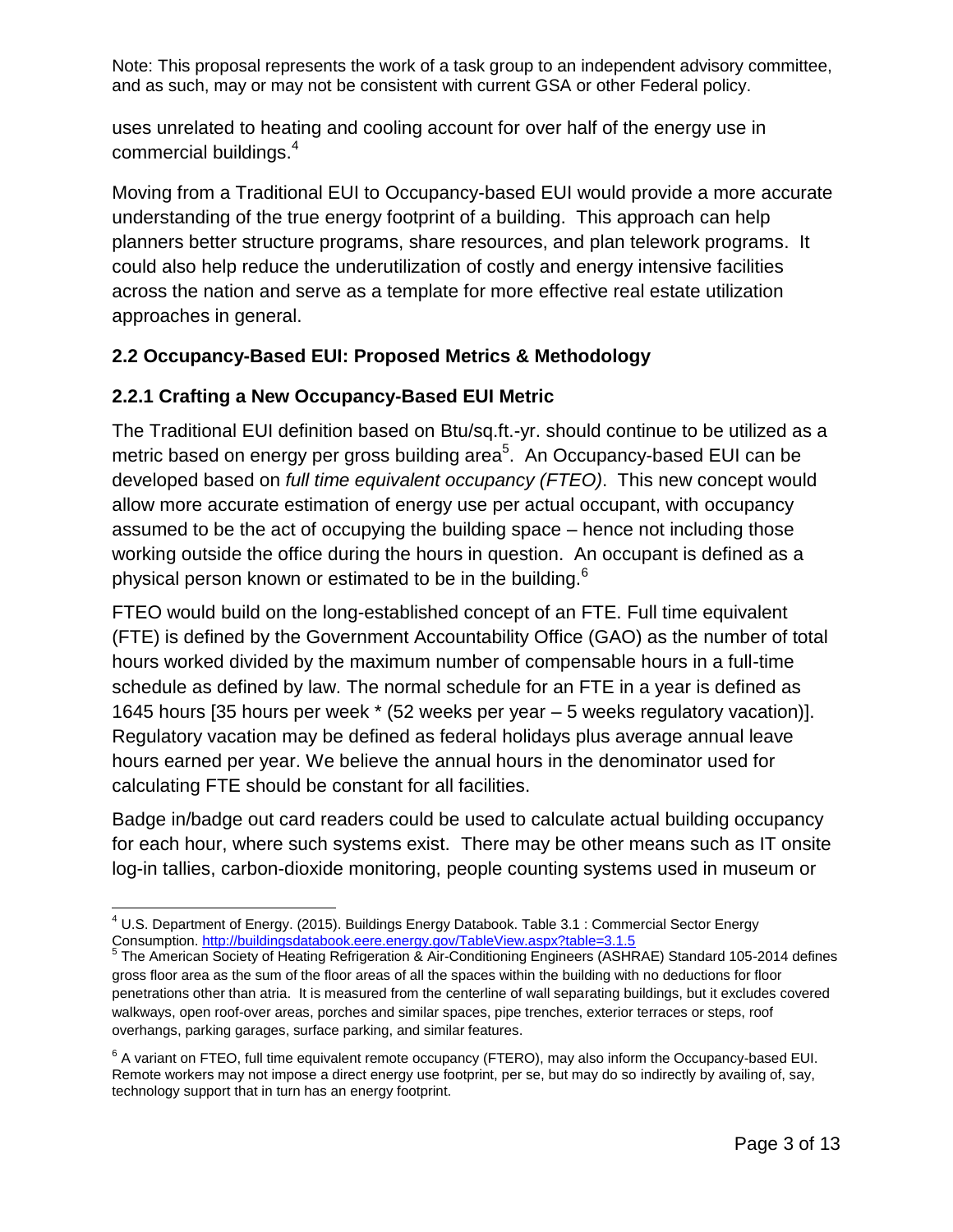retail settings, etc. The precise means of determining occupancy may vary based upon available resources and sources of information. We recognize it can be difficult to accurately determine the annual occupant hours for various building types and the Committee remains open to occupancy calculations based upon these suggested methods or others.

The sum of the occupancy for each hour of the year divided by FTE annual hours would provide the Full Time Equivalent Occupancy for buildings predominantly occupied by employees. (Additional calculations may be needed for buildings with high transient occupancy, such as medical facilities and courthouses.)

> $FTEO = \frac{1}{2}$ Total Annual Occupied Person Hours 1645 *Hours*

To establish a baseline for verifying the accuracy of techniques for measuring or estimating the occupied hours it was recommended that GSA conduct a study to count incoming and outgoing personnel during each weekday and over a weekend during 2-3 typical (representative) weeks in 1 or more representative office buildings (e.g., 1 with just employees and 1 with high transient occupancy). This would help identify expected daily variations in occupancy schedules.

A new Occupancy-based EUI metric can then be developed, utilizing the occupant density (FTEO density) of ft2/FTEO such that Btu/ft2-yr x FTEO density (ft2/FTEO) = FTEO energy intensity (Btu/FTEO-yr).

Responding to the recommendation, the GSA, with funding from the DOE, conducted a study this year through the Pacific Northwest National Laboratory (PNNL) led by Kathleen Judd and Abinesh Selvacanabady. Two GSA buildings were studied, the GSA Headquarters in Washington, DC and the Byron Rodgers Federal Building in Denver, CO.

The results of this study indicated that as the occupant density of these facilities increased, the energy use per incremental occupant was minor compared to the base building energy consumption. This indicates that basic facility functions such as lighting, plug loads and common heating and cooling were not dramatically impacted as occupant density was increased.

However, the study did find a striking difference in traditional area-based EUIs and FTEO-based EUIs when the building occupancy increased. For instance, when the assigned occupancy increased from 2500 to 4400 in the GSA HQ Building, the Traditional EUI increased by 7% while the FTEO EUI decreased by 39%. As the federal government evaluates ways to better utilize buildings by increasing occupant density, the FTEO EUI metric and its implications become important to consider.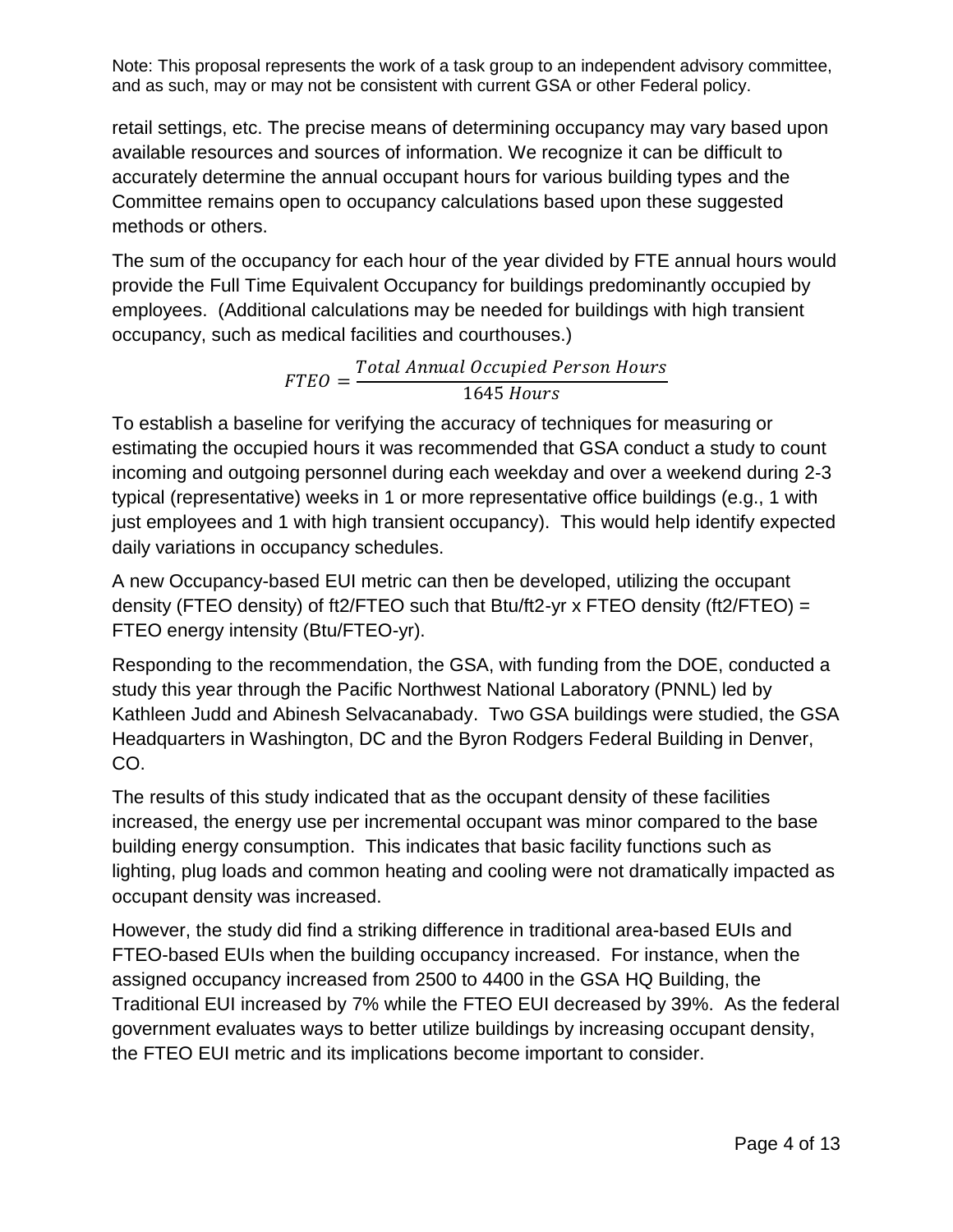More work is needed to define the Occupancy-based EUI and to validate how increases in occupant density impact energy use at different types and scales of projects, i.e. courthouses, office buildings, medical facilities, and mixed use facilities. GSA facility planning guidelines can be enhanced with considerations based on Occupancy-based EUI information. Guidelines could also perhaps complement the ASHRAE Advanced Energy Design Guides (AEDG) that help stakeholders and planners envision better energy performance for many types of facilities.

# **3.0 Factoring Commuter Transport Energy into EUI**

#### **3.1 Background**

Transportation has been shown to be a key contributor to the environmental and energy impact of buildings. Its impact can be greater than that of the embodied energy (energy that went into the materials and construction of the building) and the operational energy (energy used to maintain, warm, cool and power the building), often by orders of magnitude<sup>7</sup>. Locations of buildings, therefore, have a key impact on the overall energy use associated with those buildings. For that reason, an additional metric to the Traditional EUI measure is proposed here, to include and account for the impact of transportation on buildings' overall environmental impact.

Buildings that are conveniently accessed by walking, bicycling and public transportation (i.e. buildings located in downtowns and urban areas) tend to have much lower energy use, not only as it pertains to transportation but overall, than buildings that are primarily accessed by Single Occupancy Vehicles.

Transportation choices, or lack thereof, impact not only the main commute of the day, but also mid-day and workday travel, for instance to meetings, jobsites, lunch, coffee, etc. It is traditionally assumed that an employee commutes to the workplace, spends the workday at their station and commutes back at the end of the workday. From contemporary practice, though, we know this model not to be completely accurate any more. Consequently, a framework to measure Transportation Energy Use Intensity is proposed, so as to encourage the GSA to progressively move its portfolio away from automobile-oriented access toward a more diverse transportation-accessible environment.

### **3.2 Proposed Metrics & Methodology**

 $\overline{a}$ <sup>7</sup> Source: Norman, et. al. (2006). Comparing High and Low Residential Density: Life-Cycle Analysis of Energy Use and Greenhouse Gas Emissions*. Journal of Urban Planning and Development.*Vol. 132, Issue 1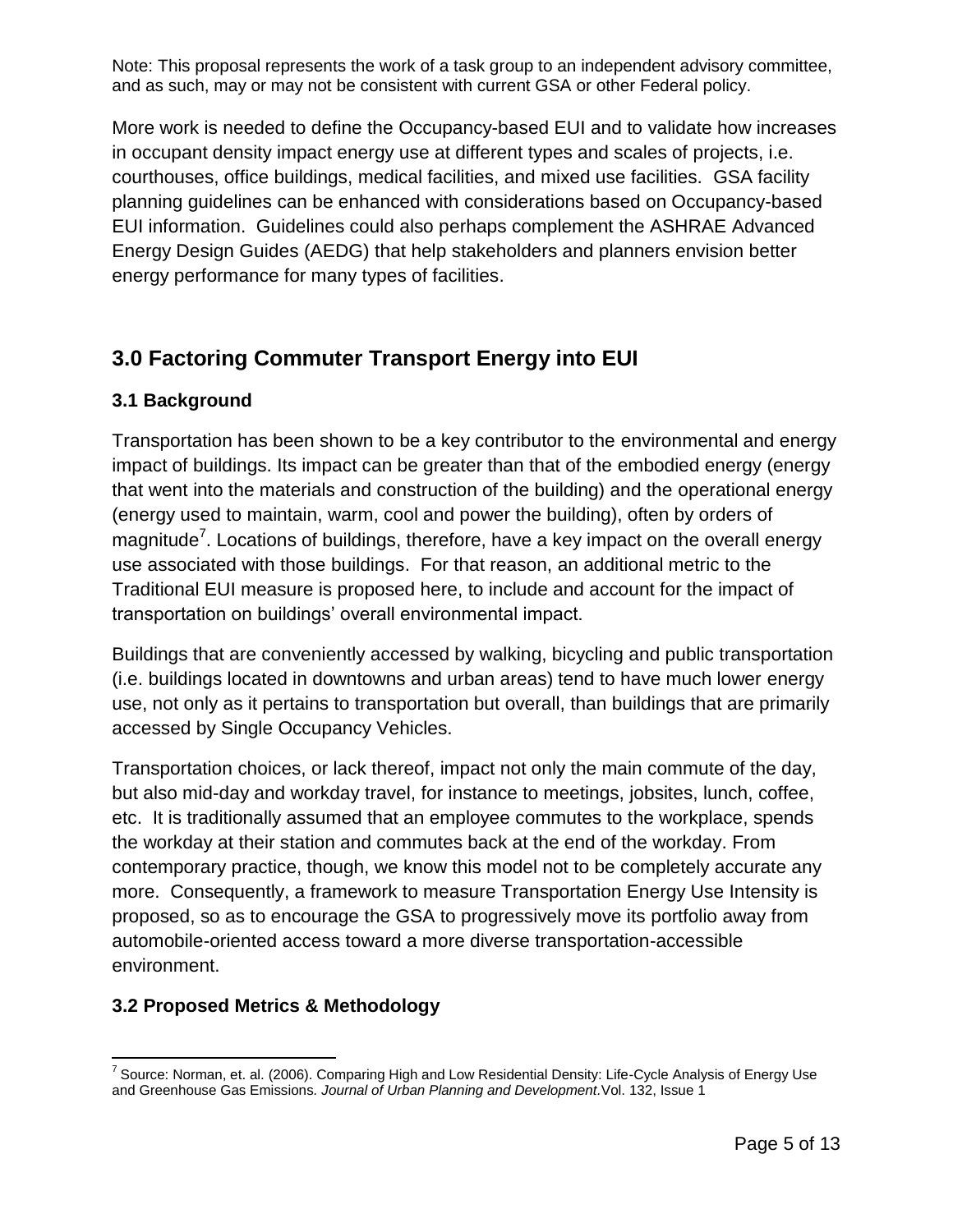#### **3.2.1 Introduction**

Occupant commuter transportation to and from a building plays an important but often underestimated role in the building's overall site-specific energy efficiency and sustainability. All things being equal, buildings that are more easily accessible by public transit, bicycling, or walking are more sustainable than buildings that are mostly or exclusively accessible by automobiles.

The task group proposes to develop a new transportation energy metric in the same unit as Traditional EUI – BTU/sq.ft.-yr. These metrics are intended to be comparable and incremental to the proposed Occupancy-based EUI metric. Translating energy consumption into attendant greenhouse gas emissions (also normalized per square foot) will be achieved using commonly acceptable, third-party conversion formulae and methods.

#### **3.2.2 Potential Use of Metrics**

There are two potential approaches to using the proposed transportation energy metrics. First, the metrics could be used to evaluate the commuter transportation energy of buildings in relation to each other. This method enables decision makers to compare potential workplace sites to occupy at a snapshot in time based on the location of the buildings, estimated vehicle miles traveled (VMT) by building occupants, and estimated number of building occupants or commuters. This method would require *relative* accuracy in comparing buildings.

Second, the metrics could be used to track energy and GHG emissions from commuter transportation over a period of time for a region or agency. This method would require *absolute* accuracy to reflect the impact of local management decisions. In both cases, the focus is on the direct combustion of energy and emissions from passenger vehicles commuting and does not include the production or distribution of fuel (i.e. wells-towheels emissions). $8<sup>8</sup>$ 

#### **3.2.3 Definition of Metrics and Assumptions**

As mentioned, the proposed metrics are focused on the site-specific energy of a building and its corresponding commuter transportation energy and emissions for passenger vehicles. In order to calculate BTU/sq.ft.-yr., the following data requirements, conversion factors, and equations are proposed to estimate energy and GHG emissions from commuter transportation.

 $\overline{a}$  $8$  This may be revisited in the future based on new developments and information about the carbon intensity of fuels, factoring in such considerations as the carbon intensity of fossil fuels from hydraulic fracturing and the dramatic increase in electric vehicles' market penetration.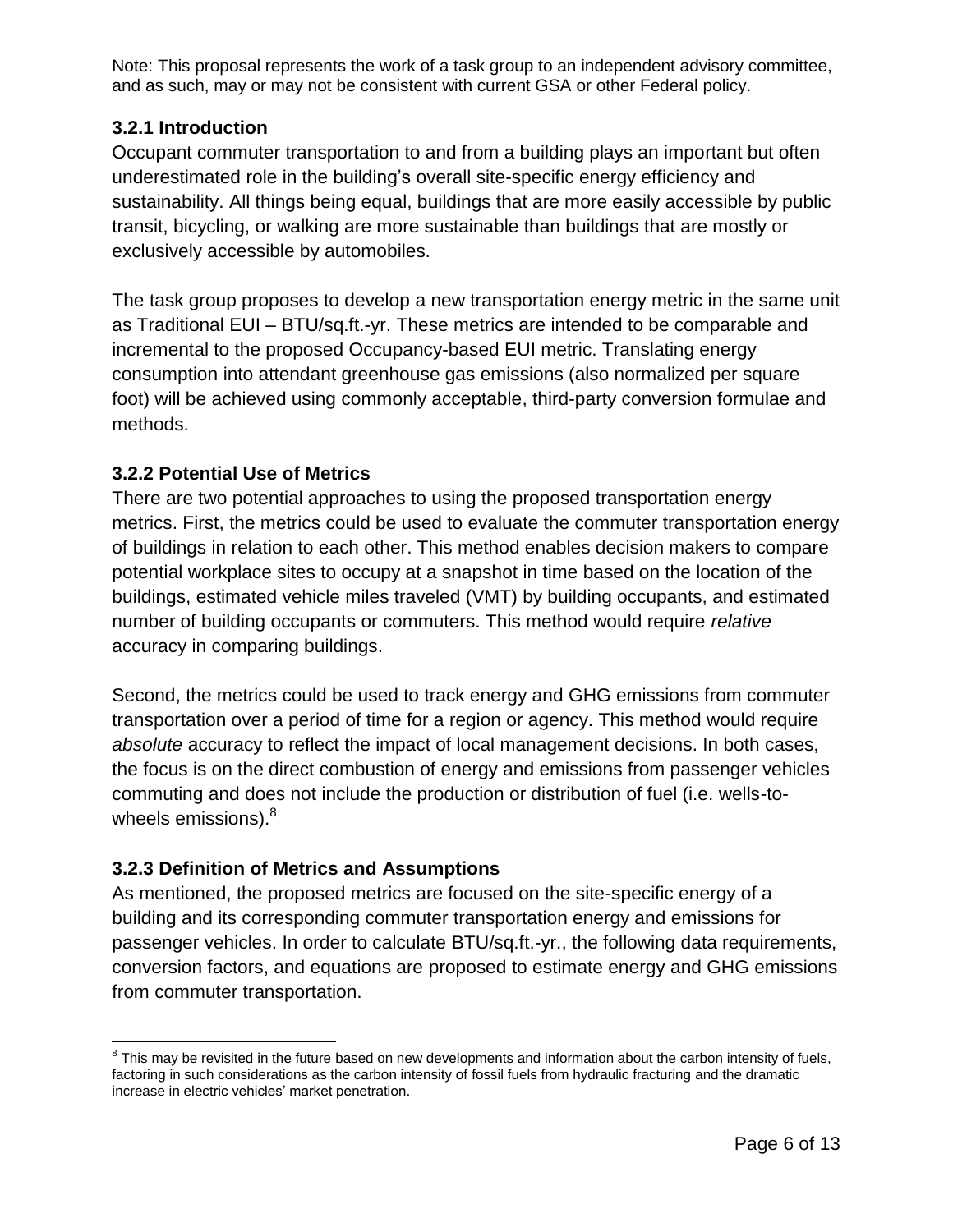Vehicle miles traveled (VMT) is defined as the "number of miles traveled nationally by vehicles for a period of one year" according to the Federal Highway Administration  $(FHWA).<sup>9</sup>$  We will define VMT as the number of miles traveled by building occupants who commute to a specific building or region. Each building or region has commuters who travel different distances and by different modes of transportation. A representative or average VMT per occupant per day can be multiplied by the average number of commuting days in order to estimate how much travel is done to and from a building or region annually.

(a)

$$
\frac{VMT}{occupant * day} \times 250 \, commuting \, days = \frac{VMT}{occupant * year}
$$

A representative or average VMT/occupant-year will then be multiplied by the estimated number of building occupants per GSF to determine total VMT/GSF-year.

(b)

$$
\frac{VMT}{occupant * year} \times number of occur part/GSF = \frac{VMT}{GSF * year}
$$

VMT/GSF-year will be divided by the 2016 average fuel efficiency of U.S. light duty vehicles (22.1 miles per gallon  $[mpq]$ <sup>10</sup>, which includes passenger cars, light trucks, vans, and sport utility vehicles with a wheelbase equal to or less than 121 inches.<sup>11</sup> The result is an estimate of gallons per GSF per year.

(c)

 $\overline{a}$ 

$$
\frac{VMT}{GSF * year} \div 22.1 \, mpg = \frac{gallons}{GSF * year}
$$

Although vehicle fuel use varies depending on the vehicle (e.g., gasoline, diesel, hybrid, electric, etc.), we will focus on the larger majority of vehicles that are single occupancy vehicles running on gasoline. Based on U.S. consumption in 2015, one gallon of

<sup>10</sup> U.S. Energy Information Administration, Annual Energy Outlook 2016, Table: Transportation Sector Key Indicators and Delivered Energy Consumption, from http://www.eia.gov/forecasts/aeo/data/browser/#/?id=7- AEO2016&region=0-0&cases=ref2016~ref\_no\_cpp&start=2014&end=2017&f=A&linechart=ref2016-d032416a.5-7- AEO2016~ref\_no\_cpp-d032316a.5-7-AEO2016&sourcekey=0

<sup>9</sup> U.S. Department of Transportation, Federal Highway Administration. (Sept 2014). *Planning Glossary: V*. Retrieved fro[m http://www.fhwa.dot.gov/Planning/glossary/glossary\\_listing.cfm?sort=definition&TitleStart=V](http://www.fhwa.dot.gov/Planning/glossary/glossary_listing.cfm?sort=definition&TitleStart=V)

<sup>11</sup> U.S. Department of Transportation, Bureau of Transportation Statistics. (2015). *Table 4-23: Average Fuel Efficiency of U.S. Light Duty Vehicles*. Retrieved fro[m http://www.rita.dot.gov/bts/sites/rita.dot.gov.bts/files/](http://www.rita.dot.gov/bts/sites/rita.dot.gov.bts/files/%20publications/national_transportation_statistics/html/table_04_23.html)  [publications/national\\_transportation\\_statistics/html/table\\_04\\_23.html](http://www.rita.dot.gov/bts/sites/rita.dot.gov.bts/files/%20publications/national_transportation_statistics/html/table_04_23.html)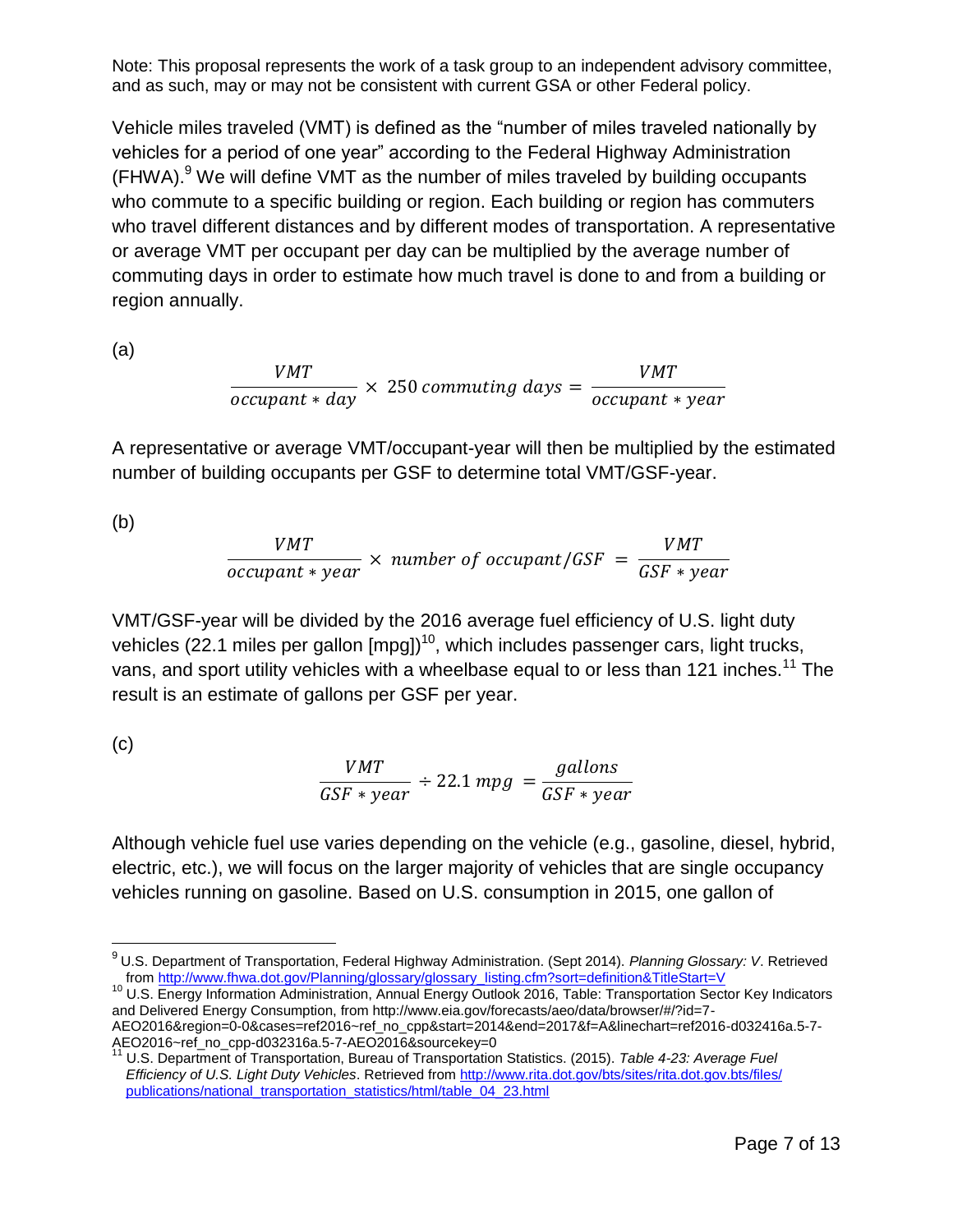gasoline is equivalent to 120,405 British thermal units (Btu) or 120.405 kBtu.<sup>12</sup> Therefore:

(d)

$$
\frac{gallons}{GSF\ast year} \times \frac{120,405 \, Btu}{gallon} = \frac{Btu}{GSF\ast year}
$$

In sum, T-EUI may be calculated as follows:

(e)

$$
BTU\,per\,person\,per\,day = \frac{VMT}{22.1\,mpg}x\,120,405\,Btu
$$

#### **3.2.4 Assessment of VMT Tool Estimates**

We have identified two primary tools available to GSA that can provide VMT data. The first tool is the GSA Public Buildings Service (PBS) Urban Development/Good Neighbor Program's Smart Location Calculator (SLC), which recently became publicly available at [https://www.slc.gsa.gov/slc/#.](https://www.slc.gsa.gov/slc/) The tool provides a Smart Location Index (SLI), VMT estimate, and emissions estimate based on a provided address location.

The tool is census block based and only requires limited information such as employee count and male/female breakdown of the workforce. It calculates average commuter distances in urban and semi-urban areas based on CBSAs (core-based statistical areas). Currently, the tool provides estimated percentages of people who travel by single occupancy vehicles, carpools, walking/biking, and public transit.

The second tool is GSA's Carbon Footprint Tool (CFT), which offers the Scope 3 Commuter Survey for use by federal agencies to capture Scope 3 Employee Commute information and to report emissions to DOE FEMP.<sup>13</sup> The survey collects commuter information such as estimated VMT, type of transportation, carpool/vanpool, and number of commute days. Commuter greenhouse gas emissions are calculated using the White House-supplied Federal Greenhouse Gas Accounting and Reporting Guidance (June 2012).<sup>14</sup> The survey collects data and calculates GHG emissions as million metric tons of  $CO<sub>2</sub>$  equivalent per commuter.

 $\overline{a}$ <sup>12</sup> U.S. Energy Information Administration. (Last updated: August 9, 2016). *Energy Units and Calculators Explained*. Retrieved from http://www.eia.gov/energyexplained/?page=about\_energy\_units

<sup>13</sup> U.S. General Services Administration. (2015). *GSA Carbon Footprint Tool: Scope 3 Commuter Survey*. Retrieved fro[m https://www.carbonfootprint.gsa.gov/?Page=surveyRequest](https://www.carbonfootprint.gsa.gov/?Page=surveyRequest)

<sup>14</sup> White House Council on Environmental Quality. (June 2012). *Federal Greenhouse Gas Accounting and Reporting Guidance Technical Support Document*. Retrieved from [https://www.whitehouse.gov/sites/default/files/](https://www.whitehouse.gov/sites/default/files/%20federal_greenhouse_gas_accounting_and_reporting_guidance_technical_support_document.pdf)  [federal\\_greenhouse\\_gas\\_accounting\\_and\\_reporting\\_guidance\\_technical\\_support\\_document.pdf](https://www.whitehouse.gov/sites/default/files/%20federal_greenhouse_gas_accounting_and_reporting_guidance_technical_support_document.pdf)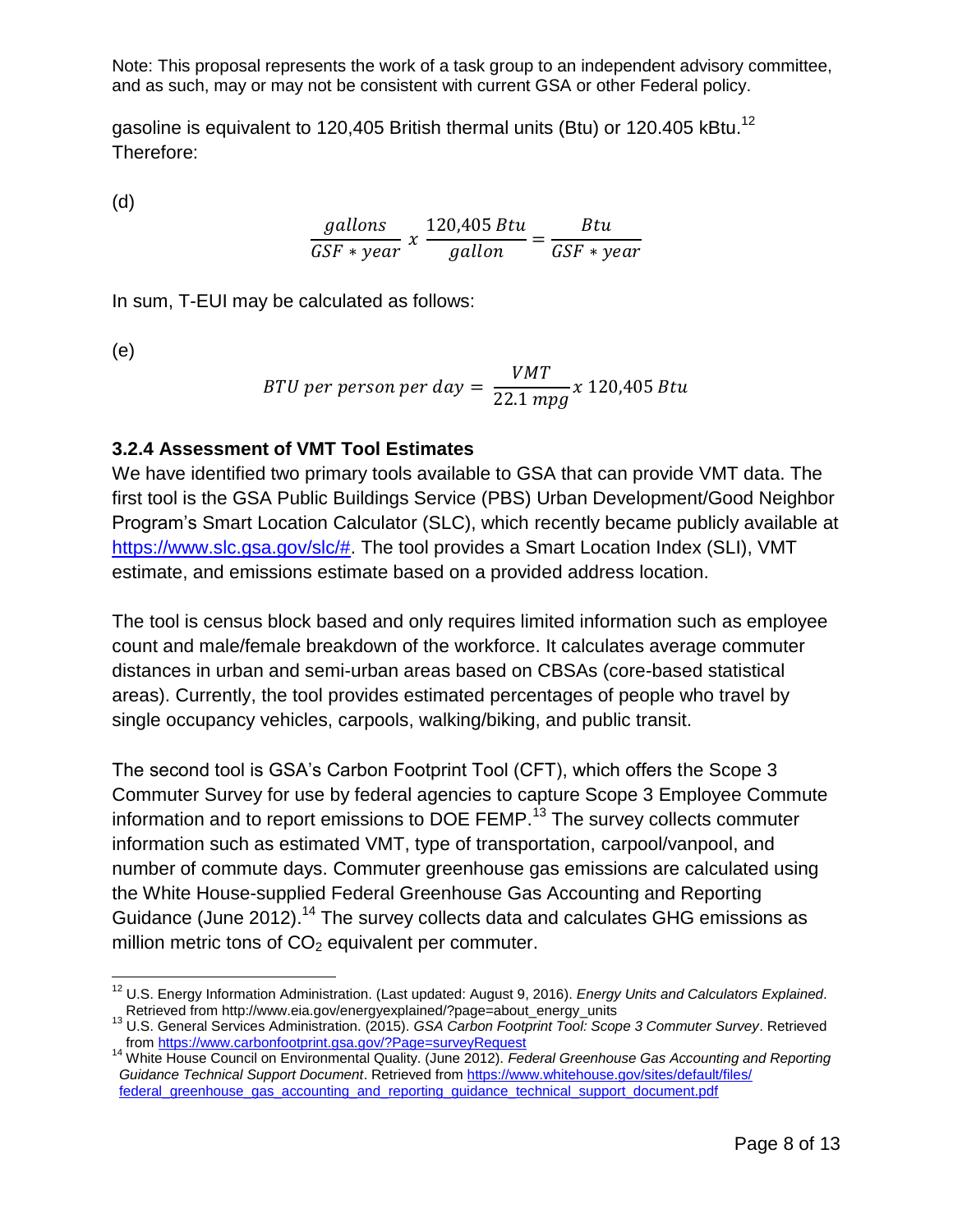Noblis, a contractor to GSA, conducted an analysis to assess the pros and cons of these two tools, examining several addresses for comparison. Table 1 in Appendix I shows a comparison of VMT estimates for locations in the DC Metropolitan area. While the Carbon Footprint Tool measures actual employee trip VMT (based on survey data), the Smart Location Calculator uses the characteristics of VMT data from all workplaces in the vicinity.

As a result, the CFT numbers are heavily driven by characteristics of surveyed individuals while the SLC numbers are driven by characteristics of place. In order to compare one potential site to another, the SLC numbers may be more relevant. If trying to influence trip management programs within a specific workplace, the CFT numbers would be more relevant. In short, both tools have pros and cons depending on what one is trying to measure and the types of decisions one is trying to inform. Table 2 in Appendix I summarizes pros and cons of each tool.

The SLC provided the advantage for purposes of this Task Group proposal of being simple and convenient to use and not requiring significant data-gathering, while allowing for meaningful comparisons of the relative location efficiency of selected addresses within the same metropolitan area. As a result, the Task Group worked successfully with the GSA PBS Urban Development/Good Neighbor Program to incorporate the proposed Transportation EUI (T-EUI) metric into the SLC tool.

T-EUI is now calculated and featured along with other metrics when one selects the "Show Statistics" button that appears on the left side of the SLC screen after the user inputs any building address. The SLC User Guide, available at the bottom of the screen, is being updated to explain and provide background on this new metric.

The Task Group appreciates GSA's collaboration in revising this tool to incorporate the proposed T-EUI metric and encourages greater promotion and dissemination of the SLC to encourage its use.

## **4.0 A Redefined EUI – Game Changing**

 $\overline{a}$ 

Traditional EUI, then, is proposed to be enhanced with new complementary versions of the EUI: an Occupancy-based EUI factor and a Transportation-based EUI factor. These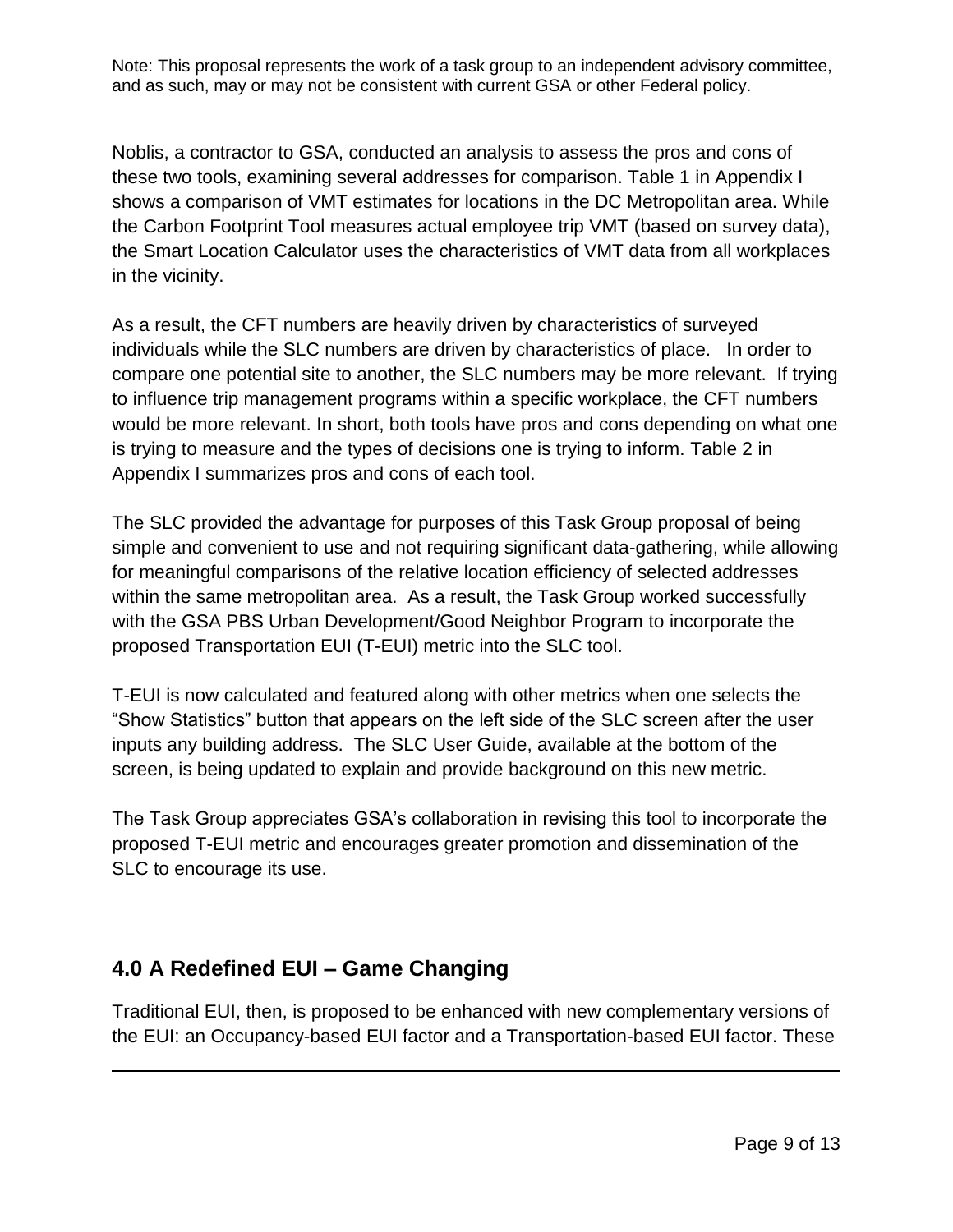three EUI factors can then be used to compare buildings, make location choices, measure the success of energy conservation measures, help shrink the building footprint, etc.

The energy impact of improved planning around facility occupant density and transportation simply cannot be understated. Long difficult energy intensive commutes degrade commuter personal time and readiness, consume a massive share of our national energy budget, and contribute greatly to the climate change impacts already well under way. Facilities not efficiently utilizing their space end up using more energy per occupant than those that are appropriately and thoughtfully densified, meaning that we can serve the same number of occupants with smaller facility footprints while harvesting the energy savings per person served.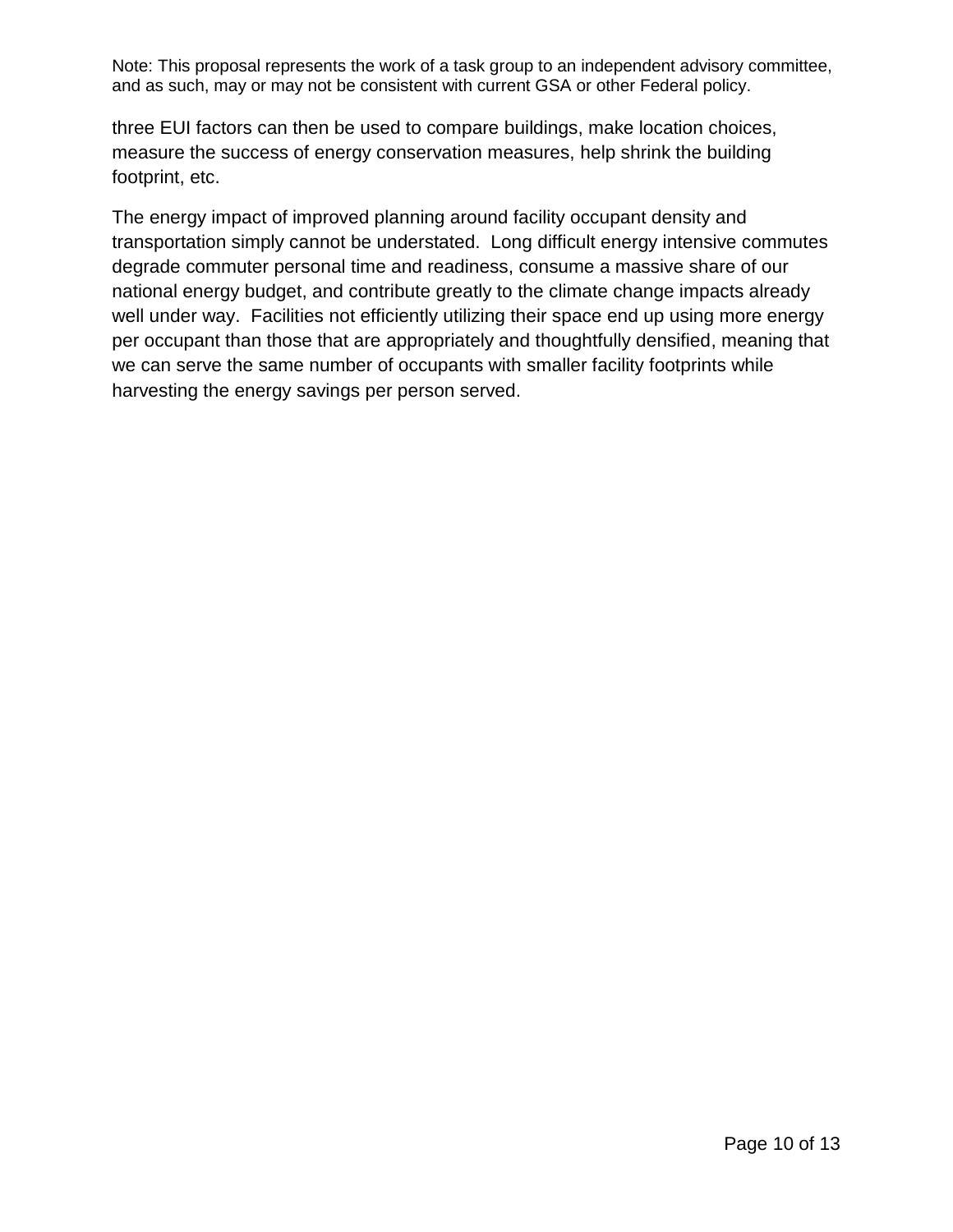# **Appendix I**

| <b>Site Name</b>        | <b>Site Address</b>    | <b>CFT VMT</b>              | <b>SLC VMT*</b> | <b>Percent</b><br><b>Difference</b> |
|-------------------------|------------------------|-----------------------------|-----------------|-------------------------------------|
| <b>National</b>         | 1000 Constitution Ave  |                             |                 |                                     |
| Museum of               | NW, Washington DC      | 22.5                        | 17              | $-24.4%$                            |
| <b>Natural History</b>  | 20560                  |                             |                 |                                     |
|                         | 600 Maryland Ave SW,   | 24                          | 17              |                                     |
| <b>Capital Gallery</b>  | Washington DC 20560    |                             |                 | $-29.2%$                            |
| William                 | 1200 Pennsylvania Ave  |                             |                 |                                     |
| Jefferson               | NW, Washington DC      | 15.4                        | 17              | 10.4%                               |
| <b>Clinton Building</b> | 20004                  |                             |                 |                                     |
| Environmental           | 701 Mapes Road, Fort   | 24.6                        | 22              | $-10.6%$                            |
| <b>Science Center</b>   | Meade, MD 20755        |                             |                 |                                     |
| One Potomac<br>Yard     | One & Two Potomac      |                             |                 |                                     |
|                         | Yard, Arlington, VA    | 21.5                        | 20              | $-7.0%$                             |
|                         | 22202                  |                             |                 |                                     |
| <b>Stafford Place</b>   | 4201 Wilson Boulevard, | 27.1                        | 18              | $-33.6%$                            |
|                         | Arlington, VA 22230    |                             |                 |                                     |
|                         |                        | <b>Average Consistency:</b> | $-15.7%$        |                                     |

### **Table 1 – Comparison of Carbon Footprint Tool (CFT) and Smart Location Calculator (SLC) VMT Estimates\* \*\***

\*Assumes a 50/50 male and female split for all buildings.

\*\*For DC metropolitan area. Additional comparisons are available for locations in New York City, Kansas City (MO), and Atlanta (GA).

|                                                 | <b>Pros</b>                                                                                                                                                                                                                                                                                  | Cons                                                                                                                                                                                                                                                                                                       |  |
|-------------------------------------------------|----------------------------------------------------------------------------------------------------------------------------------------------------------------------------------------------------------------------------------------------------------------------------------------------|------------------------------------------------------------------------------------------------------------------------------------------------------------------------------------------------------------------------------------------------------------------------------------------------------------|--|
| Carbon<br><b>Footprint</b><br><b>Tool (CFT)</b> | Available to all Federal<br>$\bullet$<br>agencies to capture Scope 3<br>Emissions<br>More detailed commuter<br>$\bullet$<br>survey information is available<br>Multiple modes of<br>$\circ$<br>transportation<br>Carpool/vanpool<br>$\circ$<br>information<br>Potential to create additional | CFT facility-level data not<br>readily available to GSA and<br>requires time and effort to<br>obtain specific data<br>Need permission to use or<br>publish agency-specific data<br>Quality and usefulness of data<br>depends on whether agencies<br>use the tool and how many<br>users complete the survey |  |

### **Table 2 – Pros and Cons of VMT Tool Estimates**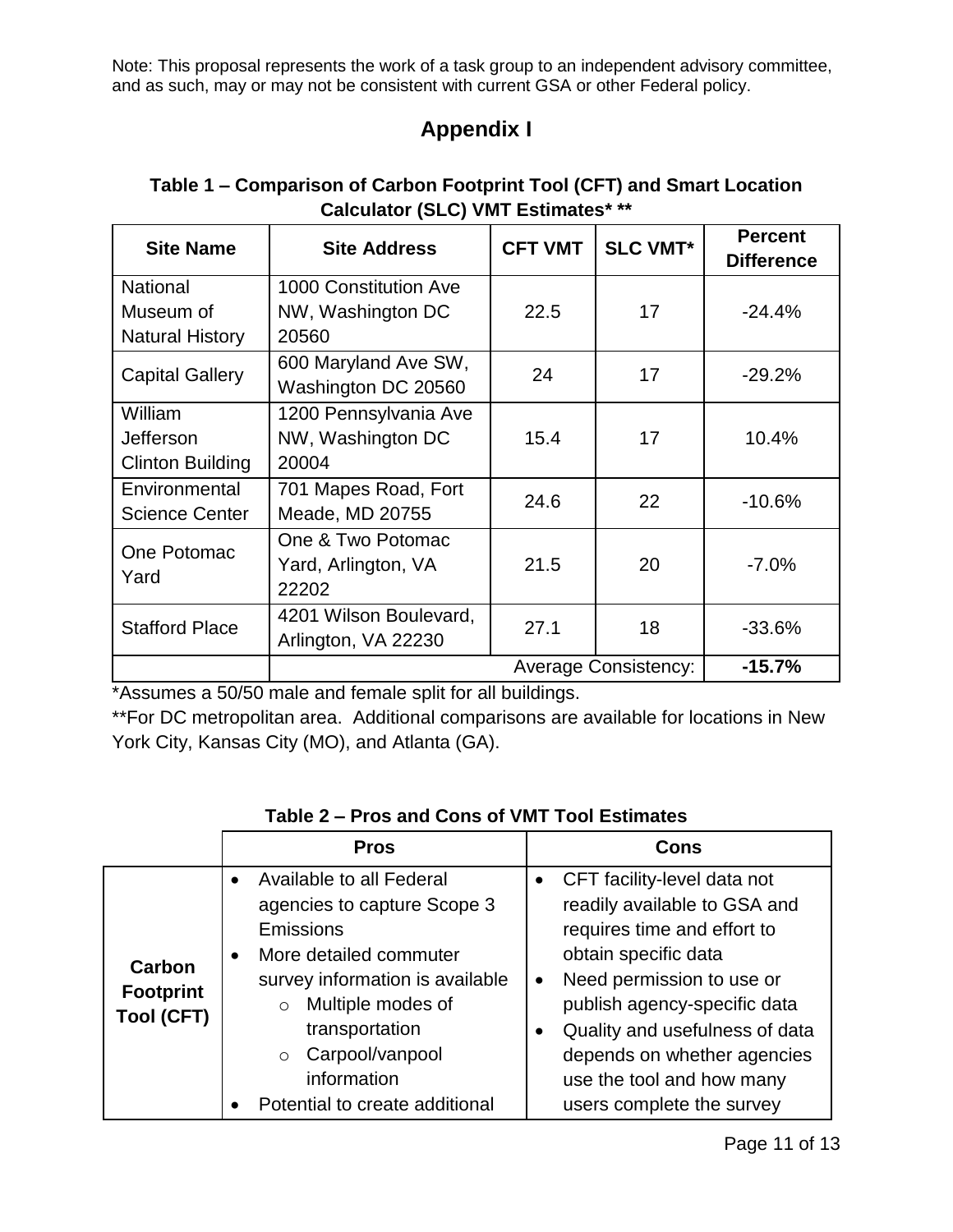|                                                        | analyses<br><b>Reflects Federal workforce</b><br>$\bullet$<br>behaviors rather than general<br>populace behaviors                                                                                                                                                                                                            | Some agencies set up survey<br>to report VMT/GHG in<br>aggregate rather than at<br>building level                                                                                                                                                                                                          |
|--------------------------------------------------------|------------------------------------------------------------------------------------------------------------------------------------------------------------------------------------------------------------------------------------------------------------------------------------------------------------------------------|------------------------------------------------------------------------------------------------------------------------------------------------------------------------------------------------------------------------------------------------------------------------------------------------------------|
| <b>Smart</b><br>Location<br><b>Calculator</b><br>(SLC) | VMT and GHG estimates<br>$\bullet$<br>readily available with provided<br>location information<br>Requires only high level<br>$\bullet$<br>information about building<br>occupants<br>Interactive results and display<br>$\bullet$<br>for users<br>VMT estimates appear<br>$\bullet$<br>comparable to CFT's survey<br>results | Model based on assumption of<br>national average travel<br>behavior for areas outside the<br><b>National Household Travel</b><br>Survey<br>GHG emissions only account<br>for $CO2$ emissions at this time<br>Results are based on general<br>populace behaviors rather than<br>Federal workforce behaviors |